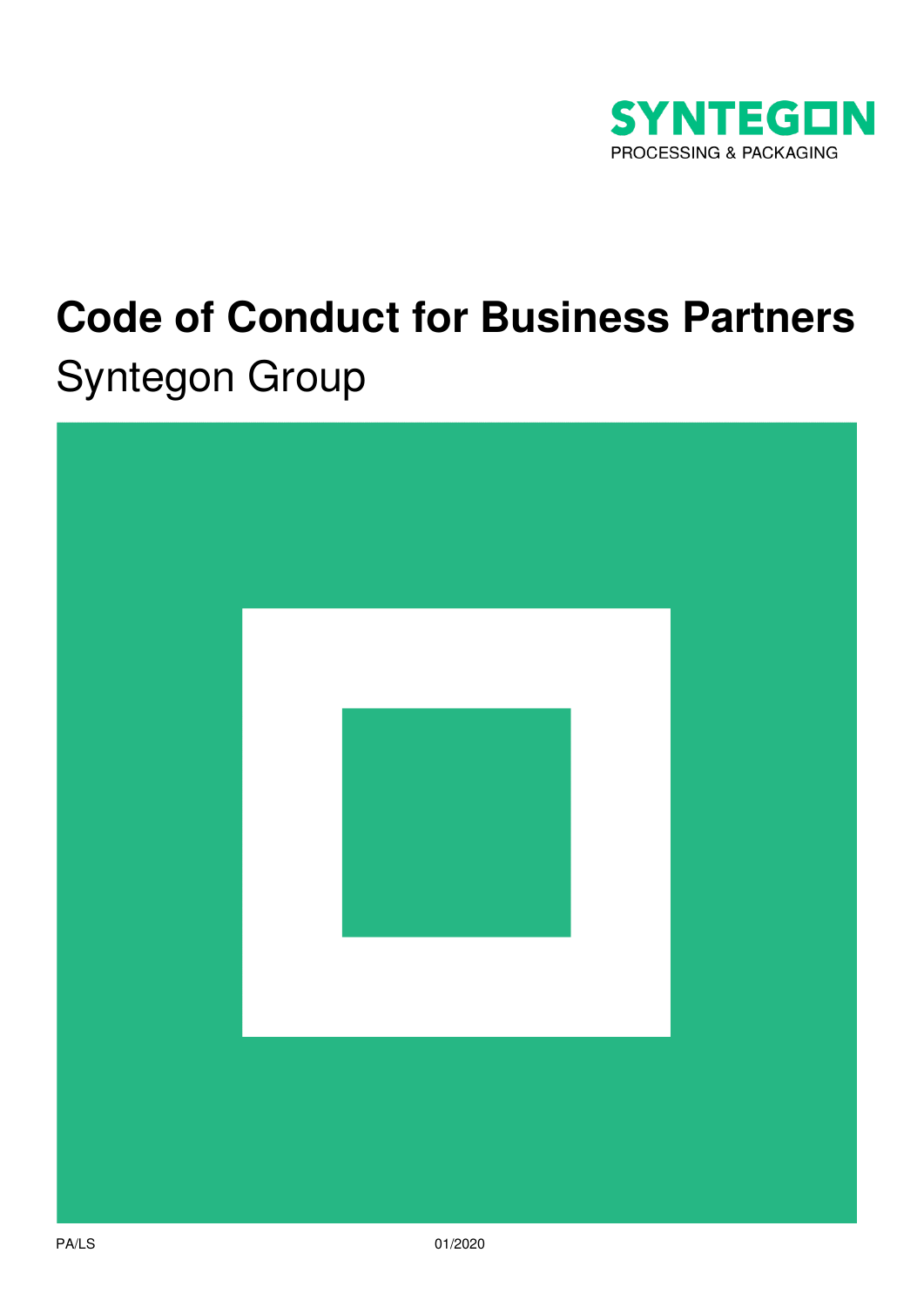# **Preamble**

From its beginnings in the last century, Syntegon has grown to become a leading global supplier of technology and services. Throughout its development, the company has been guided by its values and ethical principles. Adherence to the principle of legality, and acting responsibly and fairly in our business dealings, have always been the cornerstone of our corporate values.

Our business partners play a significant role in achieving these goals. We thus regard a common understanding of ethical values and sustainable practices as the essential basis of such relationships. The rules and requirements stated in this Code of Conduct form an important part of every collaboration agreement between Syntegon and its business partners.

# **Principle of strict legality**

Syntegon strictly respects the principle of legality in all activities of the Group, both implicitly through its actions and explicitly in contractual agreements. These include payment of applicable taxes and customs duties, compliance with competition and antitrust laws, a strict prohibition of corruption and money laundering, application of state ofthe-art technology, procurement of the required official licenses, compliance with export control laws, and respect for the legal rights of third parties.

Consequently, we expect our business partners to act in accordance with the prevailing laws and regulations, to comply with the principles of the United Nations Global Compact and to abide by the rules of the present Code of Conduct as part of their collaboration with Syntegon. We furthermore expect them to take steps to ensure that third parties engaged for the purpose of fulfilling contractual obligations

towards Syntegon also comply with this Code of Conduct.

## **Fair treatment of employees**

Our business partners must observe the fundamental rights of their employees based on the applicable national labor laws. The following rules are aligned with the International Labor Organization's (ILO), Declaration on Fundamental Principles and Rights at Work.

## **Human rights**

Our business partners respect internationally recognized human rights and actively protect such rights.

## **Child labor**

Our business partners only employ persons who have reached the minimum legal age for work according to the legislation applicable in the country of employment. Moreover, they respect and uphold children's rights.

## **Forced labor**

Our business partners reject all forms of forced labor and respect the principle of freely chosen employment.

## **Freedom of association**

Our business partners respect freedom of association and the right to form interest groups. They grant their employees the right to articulate their interests within the framework of the labor laws in force in their country.

#### **Equal opportunities**

Our business partners do not tolerate discrimination of any kind, may it be based on skin color, ethnic origin, gender, age,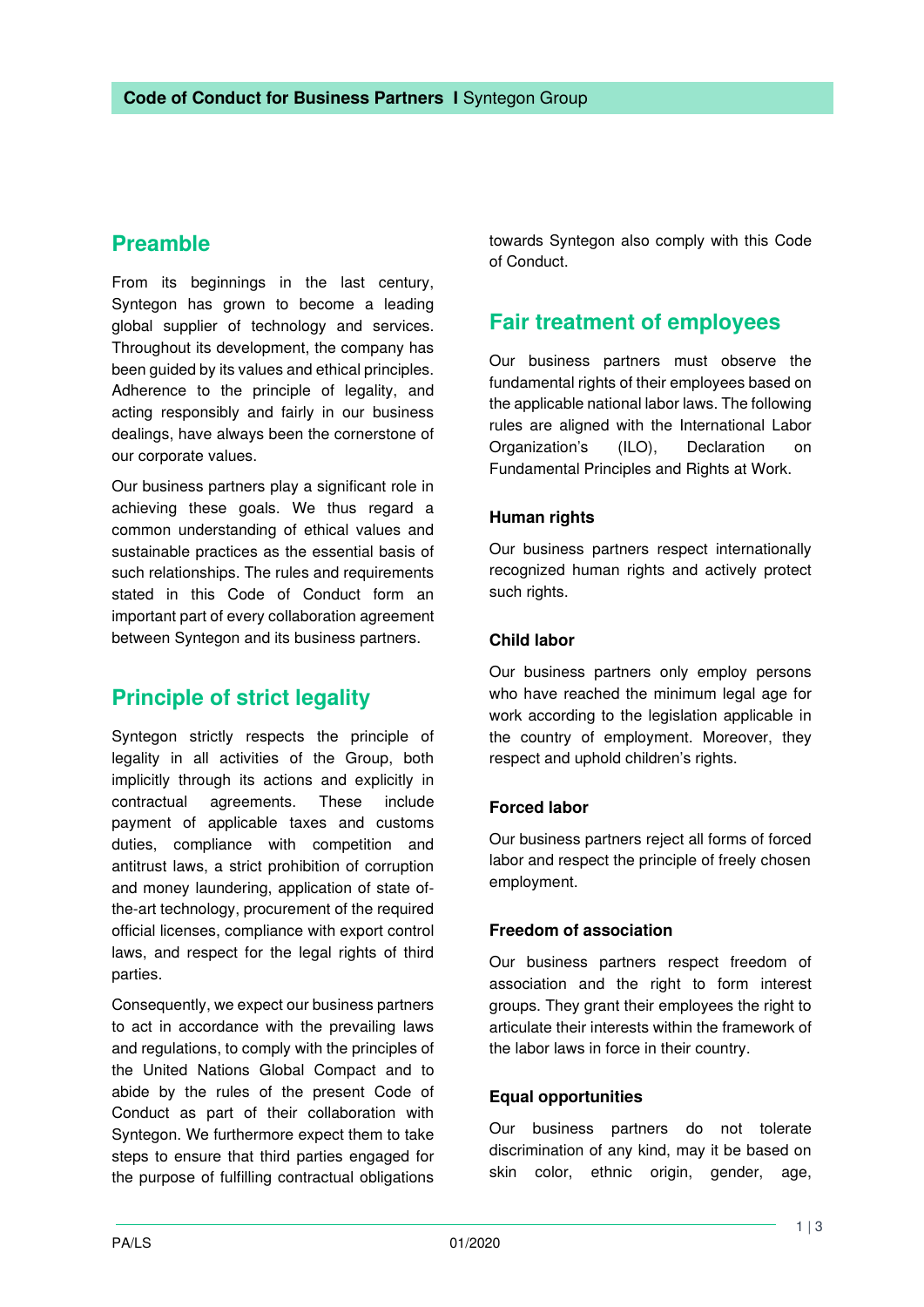nationality, social background, disability, sexual orientation, religious belief, or human ideology.

## **Fair working conditions**

Our business partners pay wages and social benefits equal to or higher than the rates prescribed by national or regional authorities, legal standards, or other labor agreements. The applicable regulations governing working hours and vacation entitlements are observed.

## **Occupational health and safety**

At the minimum, our business partners comply with national standards of workplace safety and hygiene and take appropriate measures to ensure that the relevant occupational health and safety requirements are met, in order to ensure healthy working conditions.

## **Environmental protection**

Our business partners take measures to avoid risks to human life and the environment, limit the environmental impact of their operations, and manage resources responsibly. All processes, operating sites and production resources employed by our business partners must meet the applicable legal requirements and standards concerning fire safety and environmental protection.

## **Business relations**

## **Avoiding conflicts of interest**

Decisions made by our business partners must be based on factual considerations, rather than being improperly influenced by personal interests. If any business partner becomes aware of a potential conflict of Interest, this fact must be communicated to Syntegon immediately.

## **Free competition**

Our business partners observe the rules of fair competition, complying with all applicable statutory regulations. Moreover, they refrain from forming cartels or engaging in concerted practices deliberately or incidentally designed to bypass, restrict or distort competition as defined by antitrust laws, or abuse a dominant market position.

## **Corruption**

Our business partners agree to abide by the applicable anti-corruption laws. In particular, they ensure that their employees, subcontractors or representatives do not offer, promise or grant advantages to associates of the Syntegon Group with the aim of obtaining a contract or other preferential treatment in the course of business. The same rules apply to agreements with third parties, concluded in connection with a contract with Syntegon.

## **Trade secrets**

Our business partners must ensure that confidential company information is kept secret and intellectual property rights are respected. This condition applies beyond the termination of the business relationship. Our business partners furthermore agree to comply with all applicable data protection laws, and limit their use of third-party software (including opensource software and firmware) only within the scope allowed by law and in compliance with the respective license conditions.

## **Money laundering**

Our business partners are required to comply with the legal regulations concerning the prevention of money laundering.